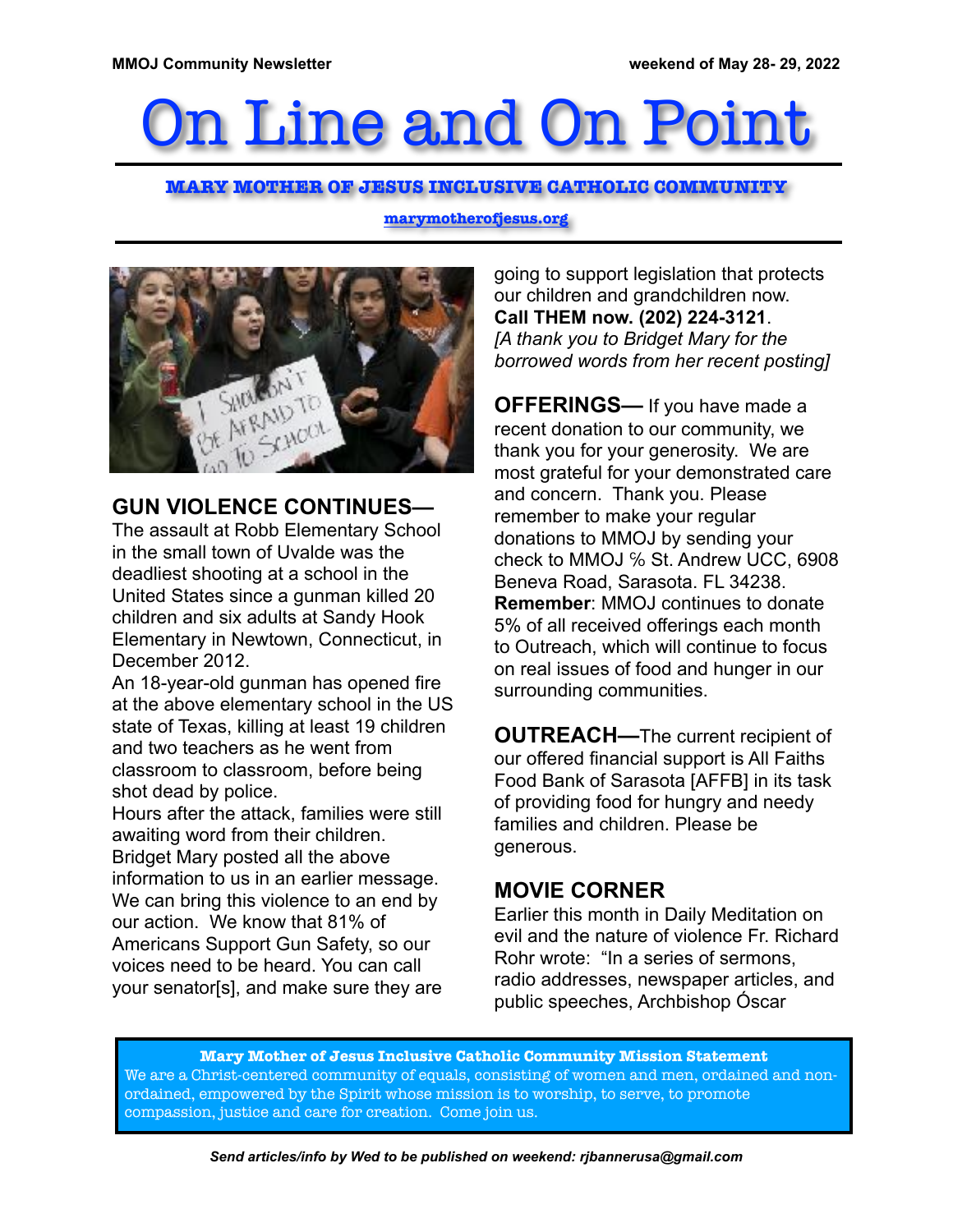Romero (1917–1980) of El Salvador called the people of his church and his nation to return to gospel values, particularly those of justice and love as a way to end violence." adults at Sandy Hook

This reminded me of how much I liked the 1989 movie **Romero**, starring Raul Julia. It was such a powerful portrayal of one man's growth in social consciousness and how he came to oppose the tyrannical oppression in El Salvador. Although many of you have probably seen it, it's worth watching again. According to just watch.com it is available for streaming on Tubi, Pure Flix and Vix. It can also be rented or purchased on AppleTV and Amazon.*—Beth Ponce* Send your suggestions for movies to watch, to ponce.beth@gmail.com

#### **ROHR ON TRANSFIGURATION—**

The last homily I delivered was a little over two years ago, in March of 2020, right before the pandemic shut down the world. The gospel reading that morning was Matthew's account [17:1-9] of the Transfiguration of Jesus. In this story, Jesus is preparing his disciples for the cross—"It's going to come, so be ready," he seems to say. Jesus knows it's the only thing that's going to transfigure them, and the same thing goes for us, too. You see, suffering has this strange and marvelous ability to pull us into *oneness.* Maybe you've seen it happen in your family, at the funeral of a loved one, or during some other communal tragedy. I think many of us felt it in the early days of the pandemic before our dualistic politics got in the way. We realized there was a sense that we were in it together.

Until we find the *communal meaning and significance* of the suffering of all life, we will continue to retreat into our individual. small worlds in our misguided quest for personal safety and sanity. A Crucified God is the dramatic symbol of the *one suffering* that God fully enters into with us —not just for us, as we were mostly taught to think, but in *solidarity* with us. The Good News is that we do not have to hold that suffering alone. In fact, we *cannot* hold it alone.

During the Easter season, let us remember that we too can follow this path, actively joining God's loving solidarity with all. What starts in God ends in God. All of reality is moving toward resurrection. This is the great hope of our tradition that is becoming more and more necessary for the world to hear.*—Richard Rohr*

#### **GOD IS NO THING—***Author Lisa*

*Colón DeLay offers insight into the origins of contemplative prayer, which include the experience of God beyond what we know:*

The desert elders would sink deeply and continually into what they called the "prayer of quiet." This type of prayer is called apophatic prayer. It does not employ words. Apophatic prayer involves a mindful and relinquishing disposition in the process of communing with God. This contemplative method of praying does not use images, requests, intercessions, and rituals. It involves the quieting of one's spirit and the settling into the essence of being, which allows one to be found in the presence of God.Many of us in Western context and cultures are accustomed to only wordbased praying. We understand God mainly through an acquisition of

*STAFF—Russ Banner, editor; Joan Pesce, Lee Breyer, Anna Davis, text review; Beth Ponce and Dotty Shugrue, features*